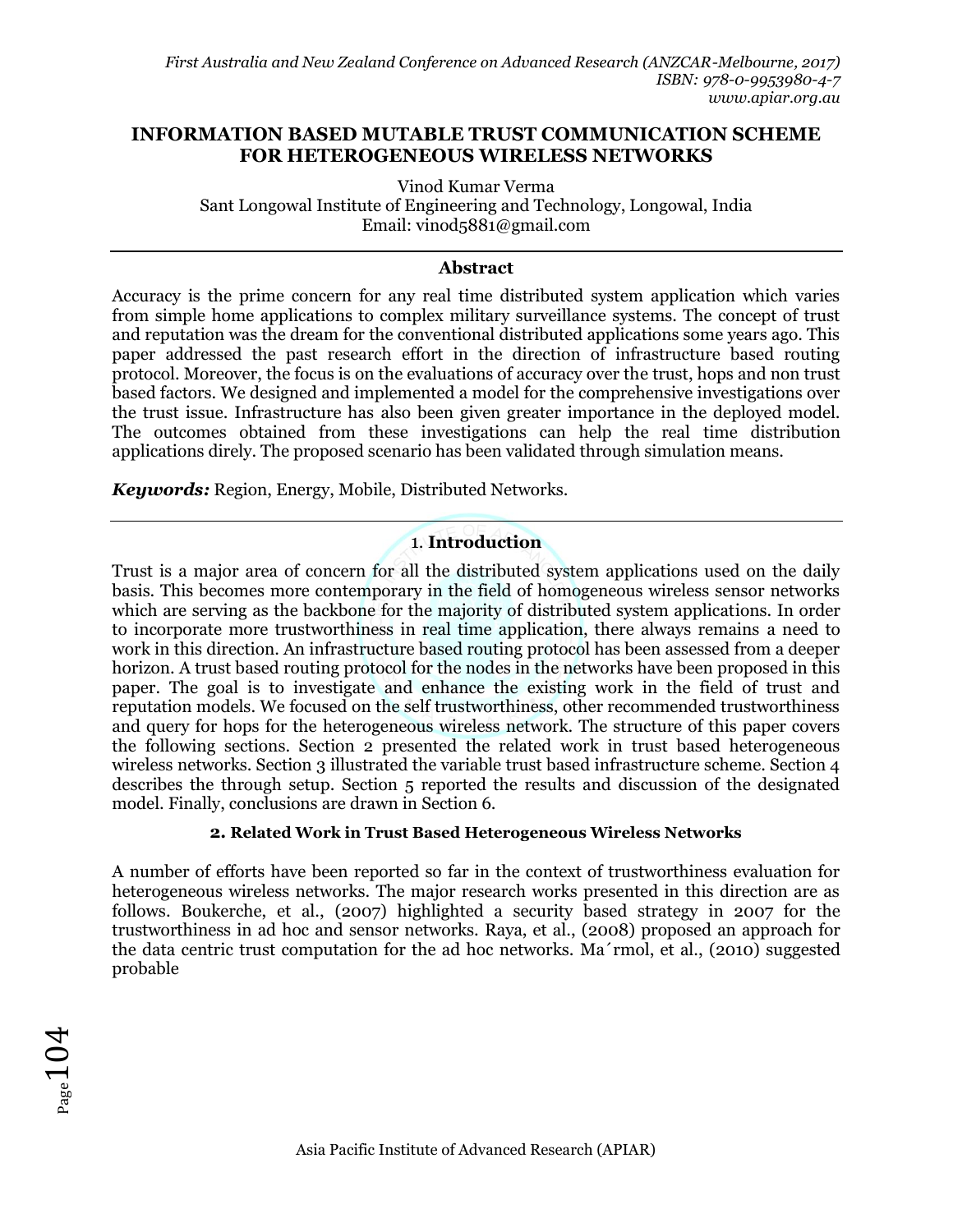security threat conditions for the distributed system using trust and reputation models. Ma´rmol & rez, (2009) developed a trout and reputation model simulator for the wireless sensor networks. The approach of linguistic based fuzzy system for the trout computation has been suggested by the Ma´rmol, et al., (2010) for the emerging applications. An infrastructure based scheme for the trout computation for vehicular ad hoc networks was presented by authors in reference. Lung & Zhou, (2010) reported an energy-efficient and flexible approach with hierarchical agglomerative clustering in wireless sensor networks. The performance of ad hoc on demand distance routing protocol for wireless sensor networks was investigated in reference. Verma, et al., (2014) signifies the role of battery model and routing protocols for the evaluation of heterogeneous wireless networks. Authors in reference 10 carried out a comprehensive event based estimation of sensor node distribution strategies using classical flooding routing protocol in wireless sensor networks. An initiative based on the bio-inspired trust and reputation model investigations hops coefficient factor for wireless sensor networks was proposed in (Verma, 2012). [Sensors augmentation](http://ieeexplore.ieee.org/xpl/articleDetails.jsp?arnumber=7137634&matchBoolean=true&searchWithin%5B%5D=%22First+Name%22%3AVINOD&searchWithin%5B%5D=%22Last+Name%22%3AVERMA&newsearch=true) [influence over trust and reputation models realization for dense](http://ieeexplore.ieee.org/xpl/articleDetails.jsp?arnumber=7137634&matchBoolean=true&searchWithin%5B%5D=%22First+Name%22%3AVINOD&searchWithin%5B%5D=%22Last+Name%22%3AVERMA&newsearch=true)  [wireless sensor networks w](http://ieeexplore.ieee.org/xpl/articleDetails.jsp?arnumber=7137634&matchBoolean=true&searchWithin%5B%5D=%22First+Name%22%3AVINOD&searchWithin%5B%5D=%22Last+Name%22%3AVERMA&newsearch=true)as suggested in. Verma, et al., (2014) made a comparative evaluation of trust and reputation models over static, dynamic and oscillating wireless sensor networks. Verma & Singh, (2015) investigated pre-trusted peers probability influence on Eigen trust and reputation model over peer to peer distributed networks. Verma & Singh, (2015) made simulative explorations of power trust and reputation model over power node augmentation factor in distributed peer to peer networks. Verma, (2016) proposed pervasive investigations of trustworthiness over diverse orientations of apportioned heterogeneous mobile networks. After reviewing theses efforts from the researchers, we observe that there is need to evaluate the existing work in the direction of trust and reputation models for day to day distributed sensing applications. The proposed methodology has been presented in the next section.

# **3. Infrastructure Based Mutable Trust Scheme**

We proposed and evaluated an infrastructure based routing protocol for distributed heterogeneous networks. In this protocol, the trust value has been assigned to all the nodes within the networks. Then, the score of the all the node from each other also computed. The score of individual node after the exchange of their services with other nodes have calculated. Further, trust levels have been assigned to each node in the self context, as well as from the others recommendation context. Three levels have been assigned to the trust domain namely: mean, standard deviation and tolerances. A trust fuzzy set has been created according to the mean, standard deviation and tolerances for the further service exchange. A node can be trustworthy if it fulfils a particular trust level otherwise it has to be rejected. There is also another level of trust in-between acceptance and rejection *i.e.* intermediate level. This level depicts the node services can be accepted but should not be forwarded to other nodes in the networks. The number of the other parameters like area, number of nodes, number of networks, relay nodes, radio range, malicious nodes, number of hops etc. has been considered on the consisted pattern of reference.

### **4. Detailed Setup**

We used a Java based simulator TRM-WSN over the Windows platform for the deployment of the proposed model. The simulation setup of the designated model is shown in figure 4.1. The proposed model had the following constraints. The direct trust weight probability is set as 0.3 which further varied from 0.1 to 1.0 in further investigations. The indirect trust from others recommendation is set as 0.4 which also evaluated from 0.1 to 1.0 in the designated model. The relay server weight is kept as 0.3. The mean and standard deviation of the not trust level is set as 0.0 and 0.2 respectively. The simulation had the following structure. Number of networks used for evaluation remained 100 over an area of 100 m × 100 m. Minimum and maximum sensors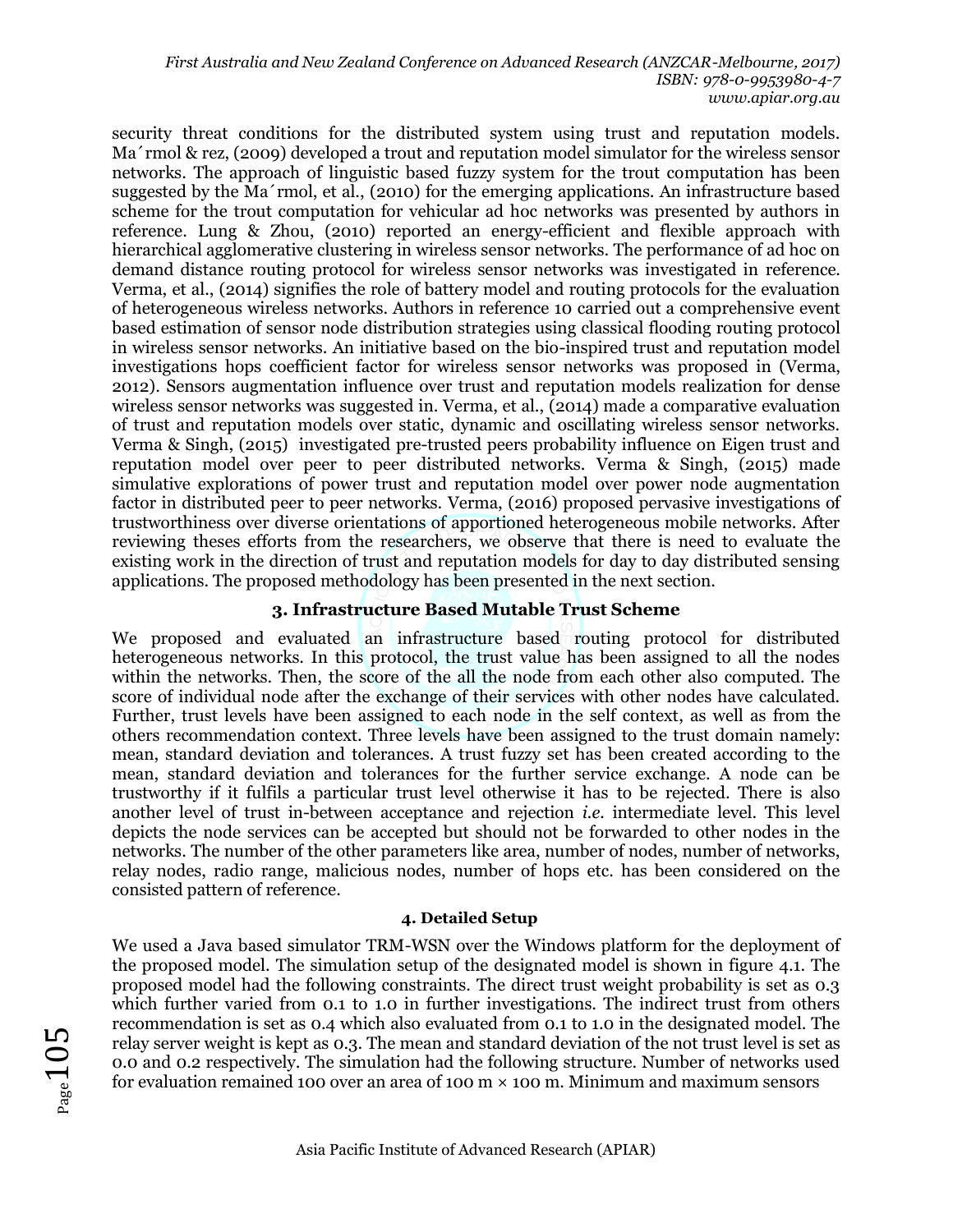used were 50. The value of relay server and malicious servers remained at five and seventy percentage respectively. Trust fuzzy set mean and standard deviation were 0 and 0.2. Mean tolerance and standard deviation tolerance were 0.5 and 0.15. The value for query recommender hops varied from 1 to 10. Table 1 exhibits the parameters summarization for the deployed scheme.

| <b>Parameters</b>                              | Value                                |
|------------------------------------------------|--------------------------------------|
|                                                |                                      |
| Number of networks                             | 100                                  |
| Minimum sensors                                | 50                                   |
| Maximum sensors                                | 50                                   |
| Relay servers (%)                              | 5                                    |
| Malicious servers                              | 70                                   |
| Radio range                                    | 12                                   |
| Delay                                          | $\mathbf 0$                          |
| Self node trust probability (%)                | $0 - 100$                            |
| Others nodes recommended trust probability (%) | $0 - 100$                            |
| Area                                           | $100 \text{ m} \times 100 \text{ m}$ |
| Trust fuzzy mean                               | 0.0                                  |
| Trust fuzzy standard deviation                 | 0.2                                  |
| Mean tolerance                                 | 0.5                                  |
| Standard deviation tolerance                   | 0.15                                 |
| Query recommender hops                         | $1 - 10$                             |
| Node orientation                               | Heterogeneous                        |
| Number of execution                            | 10                                   |

| Table 1: Simulation parameters |  |
|--------------------------------|--|
|--------------------------------|--|

The simulation snapshot is shown in figure 4.1. In the snapshot, different circle shows the type of nodes in the network by the color coding where green circle shows the benevolent nodes, red circles depicts the malicious nodes and pink circle denotes the relay server units.



Figure 4.1: Simulation Snapshot

### **5. Results and Discussion**

In this section, the investigations over infrastructure based protocols have been presented in heterogeneous sensor networks. The focus remained over the accuracy based explorations for the direct and indirect trust probability. Additionally, the stress has been given on the number of hops for the query recommendation by nodes in the networks. Figure 4.2 shows the accuracy

 $Page106$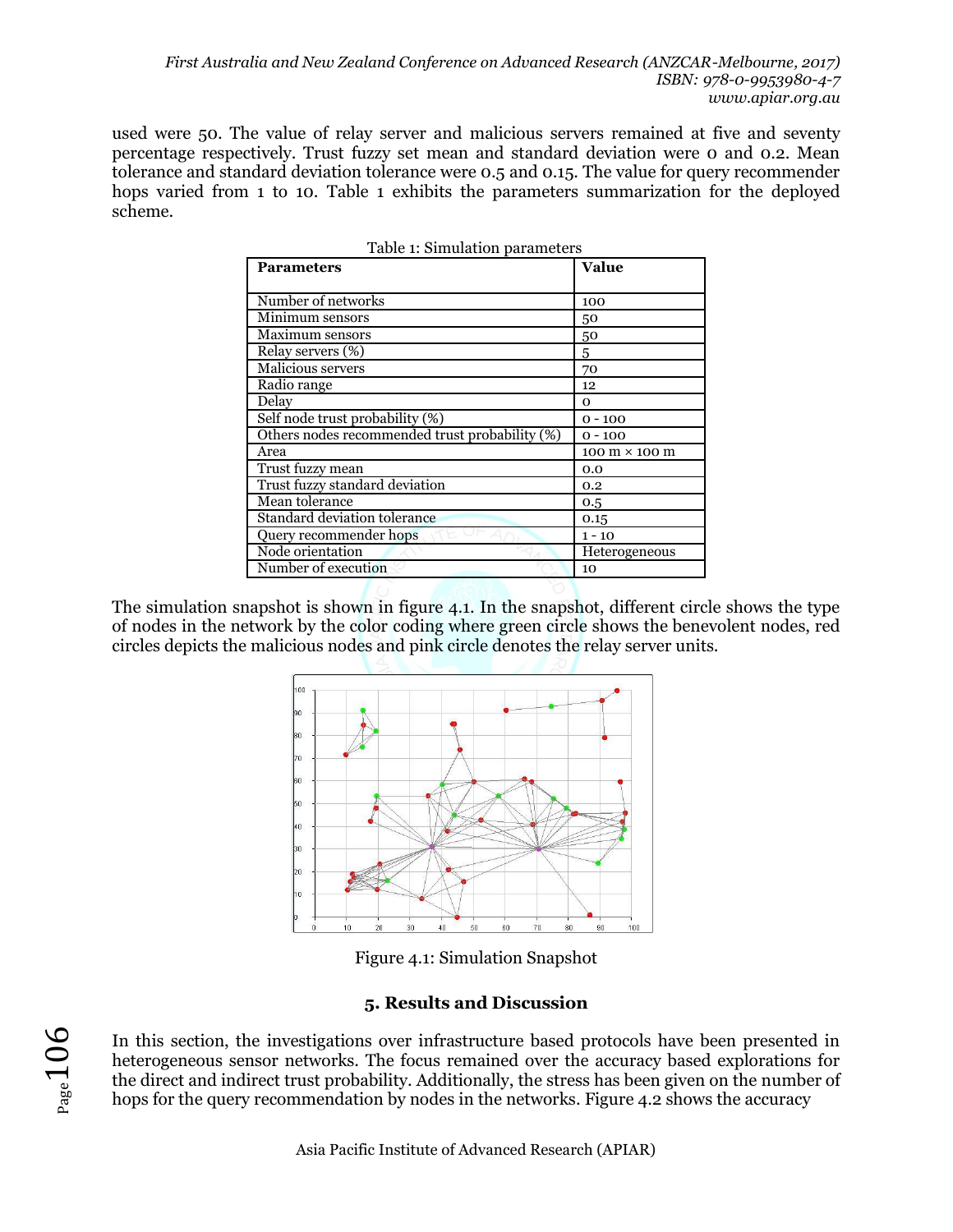influence over the direct trust probability. The value of the direct trust probability has been varied from 0 to 1. We computed two accuracies namely current and average.



Figure 4.2: Accuracy over direct trust probability analysis

Current accuracy reflects the outcome of the last network and average accuracy shows the resultants of all the networks. We observed that the both the accuracies show decremental behaviour with respect to direct trust probability. In case of current accuracy, the accuracy vale remains maximum at 0.3 probability value and minimum at 0.9 probability value. For the average case, the accuracy value shows peak level at 0.3 and least level at 0.6 highest at probability value. Next, we examined the accuracy value over the indirect trust probability factor as depicited in figure 4.3. The investigation shows the steep decremental behaviour of the accuracies over the indirect trust probability values.



Figure 4.3: Accuracy over indirect direct trust probability analysis

The Average accuracy shows linear decemental behaviour as compared to current accuracy. This has been shown in figure 4.4.

 $Page107$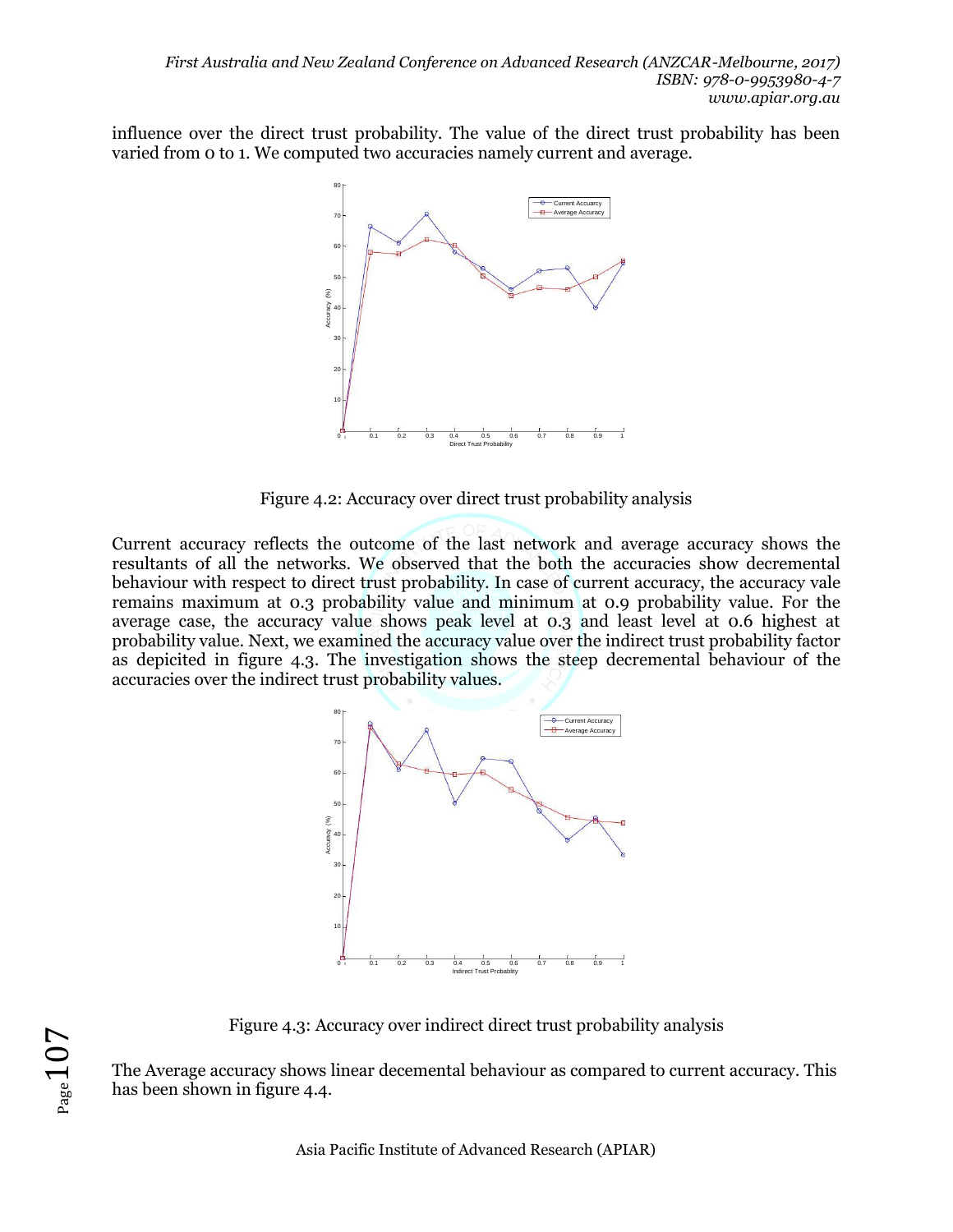

Figure 4.4: Accuracy over number of hops analysis

Both types of accuracies show a maximum value at 0.1 and minimum at 1.0. Further, we calculated the accuracy over the number of factors over the query recommended by the nodes. We analysed that both the types of accuracies shows the linear incermental behavior. The value of current accuracy occupies its maximum level at the six hop values and minimum level at one hope value. In case of average accuracy, the value remains highest at eight hope value and minimum at one hope value. The comprehensive investigations of the accuracy over the direct trust probability, indirect trust probability and number of query hops recommended is shown in figure 4.5.



Figure 4.5: Comprehensive accuracy analysis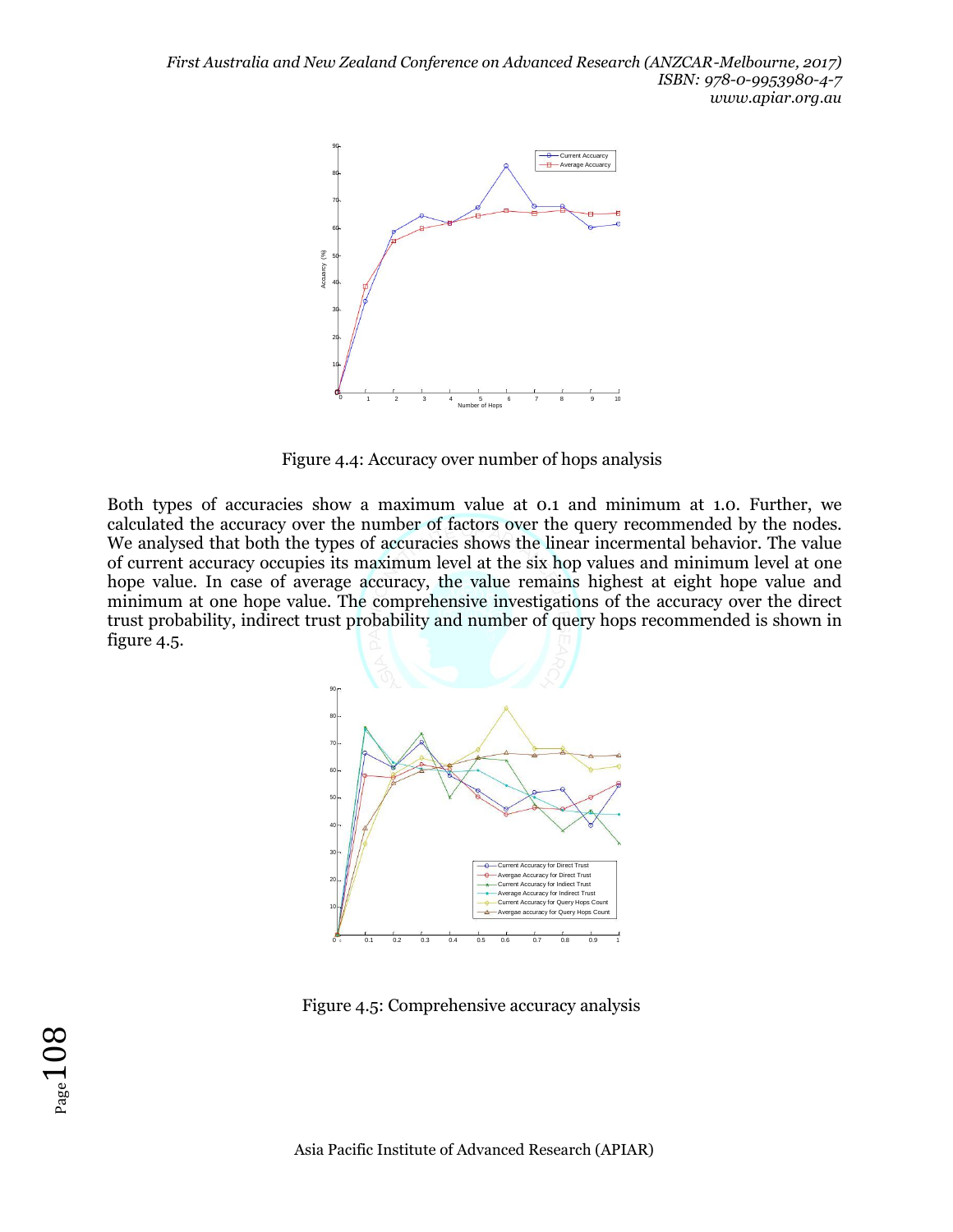# **5. Conclusions**

This research work remained focused over the comprehensive explorations of accuracy parameter for the heterogeneous networks. We implemented an infrastructure based routing protocol for the trustworthiness evaluation over the deployed scenario. The focused parameters of the investigations remained direct trust probability, indirect trust probability and number of query hops recommended. The conclusion reveals that accuracy is affected by the direct and indirect trust probability value in the infrastructure based routing protocol. We observed that direct trust probability shows the decline in behavior for accuracy after a certain value, indirect trust probability value depicts liner decremented behavior and number of hops value shows incremental behaviour for the accuracy parameter. The future work will focus towards development of a newer simulator for heterogeneous wireless networks.